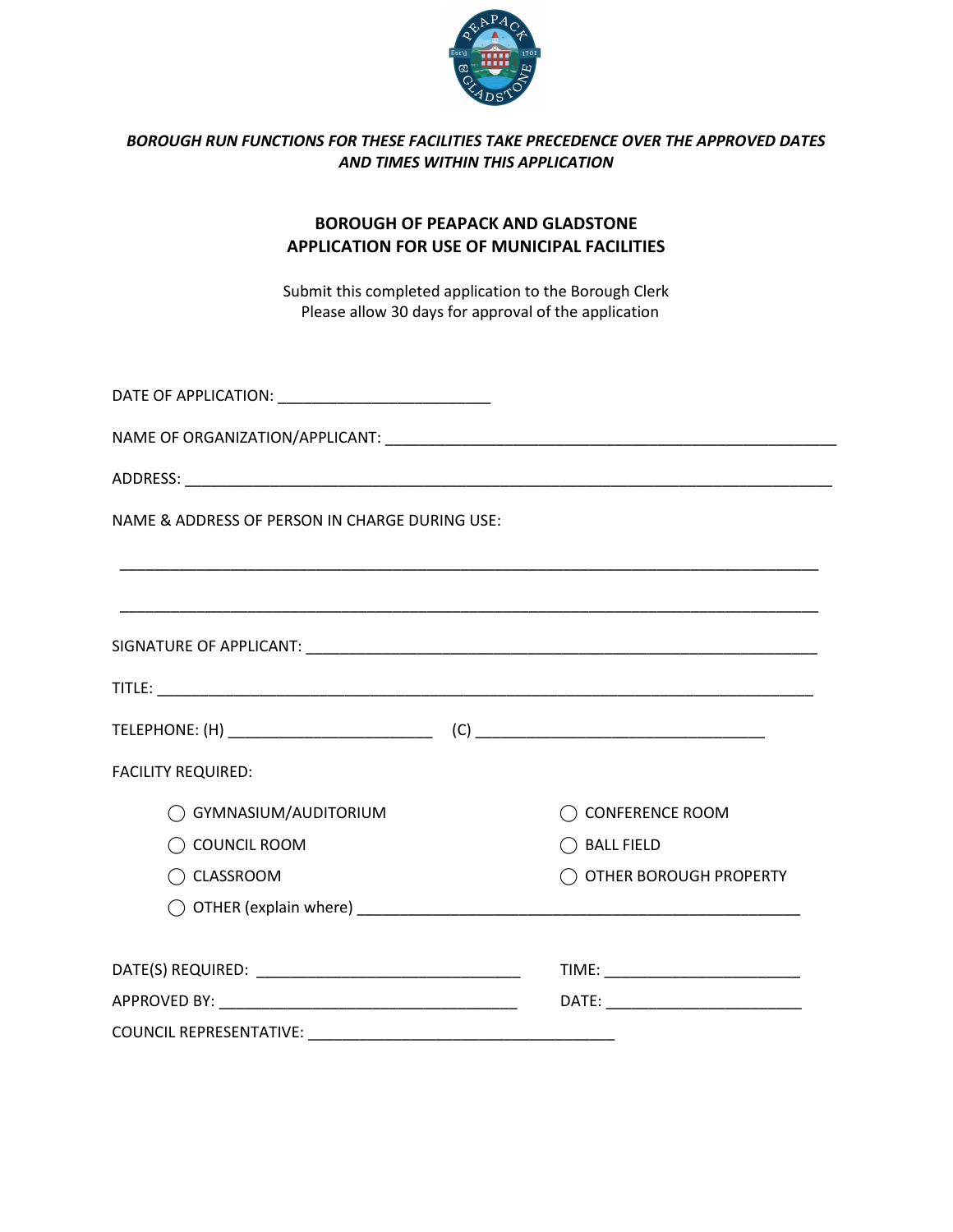# **FEE SCHEDULE (4 HOUR LIMIT)**

GYMNASIUM/AUDITORIUM \$100.00\*\* CONFERENCE ROOM #1 OR #3  $$50.00*$ CLASSROOM \$50.00\* BALL FIELD \$ 25.00\* OTHER BOROUGH PROPERTY AS SET BY COUNCIL \*Additional \$10.00 per hour \*\*Additional \$25.00 per hour

The above fees shall be charged upon submission of completed applications and authorized approval from the Governing Body. Free use of facilities may be granted by the Borough Council upon written request from the following organizations or groups, provided that membership is composed of not less than 75% Peapack & Gladstone residents OR the event or activity is open to all Peapack & Gladstone residents:

> Educational Groups Youth Services Civic, Recreation and Citizen's Associations

The following provisions are to be observed:

- 1. Use of the facilities is not to interfere with Municipal Operations or Borough Sponsored Programs
- 2. Use of the facilities must be within the hours of regular custodial service
	- a. Use of facilities for Saturday, Sunday, Holidays or any other time requiring overtime custodial help, shall be charged the extra costs incurred (see enclosed Contract/Request for Overtime Custodial Services Application). Fees for overtime custodial services will not be waived.
- 3. Organizations or groups must supply their own supervision to restrict activities to the permitted use area and reset the facility for use upon departure.
- 4. No admission fees are to be charged
- 5. Certificate of Insurance and executed Hold Harmless Agreement shall be submitted with application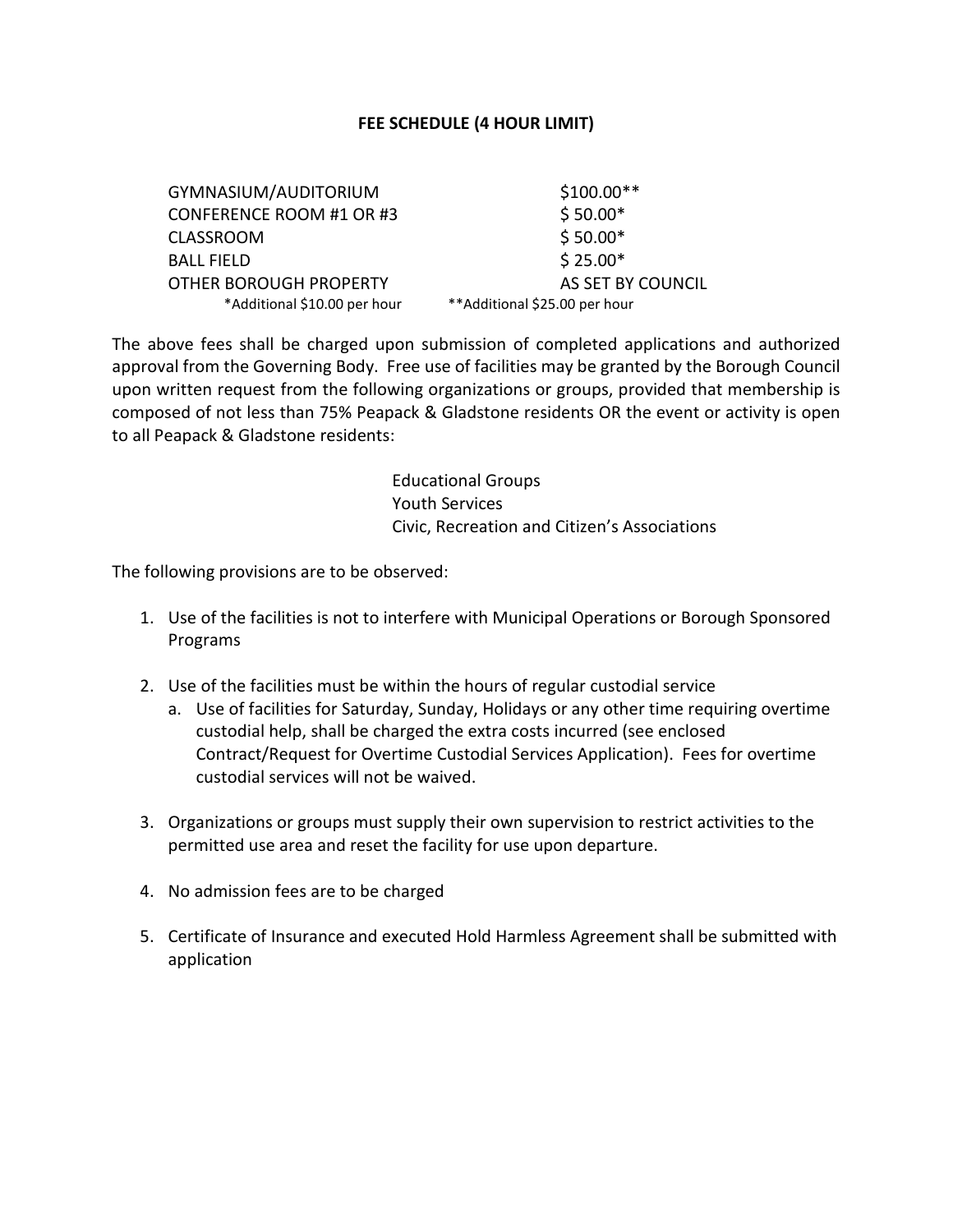# **IN SIGNING THIS APPLICATION, THE APPLICANT CERTIFIES TO THE BOROUGH OF PEAPACK AND GLADSTONE THE FOLLOWING:**

- 1. If an application is filed on behalf of a group or organization, the Applicant has been authorized by the group or organization to represent it
- 2. The Applicant has read and understands the Borough Policy on use of Borough facilities and all policies will be followed

Additional Information Required:

- 3. Is the Organization/Applicant applying for use as a fee-exempt group:  $\bigcirc$  Yes  $\bigcirc$  No (Note: Requests for waiver of facilities fees should be made to the Borough Council in writing or by appearance)
- 4. Is membership of organization open to all citizens of Peapack & Gladstone?  $\bigcap$  Yes  $\bigcap$  No
- 5. Is membership of organization composed of at least 75% residents of Peapack & Gladstone?  $\bigcap$  Yes  $\bigcap$  No

Participants:

6. Will use of facilities, under this application/permit request, be open to all Peapack & Gladstone residents? 
<br>  $\bigcirc$  Yes  $\bigcirc$  No

7. Number of participants expected in use of facility: \_\_\_\_\_\_\_\_\_\_\_\_\_\_\_\_\_\_\_\_\_\_\_\_\_

- 8. Will admission be charged?  $\bigcirc$  Yes  $\bigcirc$  No
- 9. Is a profit anticipated?  $\bigcap$  Yes  $\bigcap$  No
- 10. Funds secured by Organization/Applicant through this use will be totally \_\_\_ or partially \_\_\_ used for the welfare and benefit of the Borough of Peapack and Gladstone, or neither Explain
- 11. Total Number of People using facility: Organization/Applicant: \_\_\_\_\_\_\_\_\_\_\_\_\_\_\_\_ Audience: \_\_\_\_\_\_\_\_\_\_\_\_\_\_\_\_\_\_\_\_\_\_\_\_\_\_\_\_\_

Intended Use:

12. Please describe the activity for which you wish to use this Municipal facility:

\_\_\_\_\_\_\_\_\_\_\_\_\_\_\_\_\_\_\_\_\_\_\_\_\_\_\_\_\_\_\_\_\_\_\_\_\_\_\_\_\_\_\_\_\_\_\_\_\_\_\_\_\_\_\_\_\_\_\_\_\_\_\_\_\_\_\_\_\_\_\_\_\_\_\_\_

\_\_\_\_\_\_\_\_\_\_\_\_\_\_\_\_\_\_\_\_\_\_\_\_\_\_\_\_\_\_\_\_\_\_\_\_\_\_\_\_\_\_\_\_\_\_\_\_\_\_\_\_\_\_\_\_\_\_\_\_\_\_\_\_\_\_\_\_\_\_\_\_\_\_\_\_

Signature of Applicant:

\_\_\_\_\_\_\_\_\_\_\_\_\_\_\_\_\_\_\_\_\_\_\_\_\_\_\_\_\_\_\_\_\_\_\_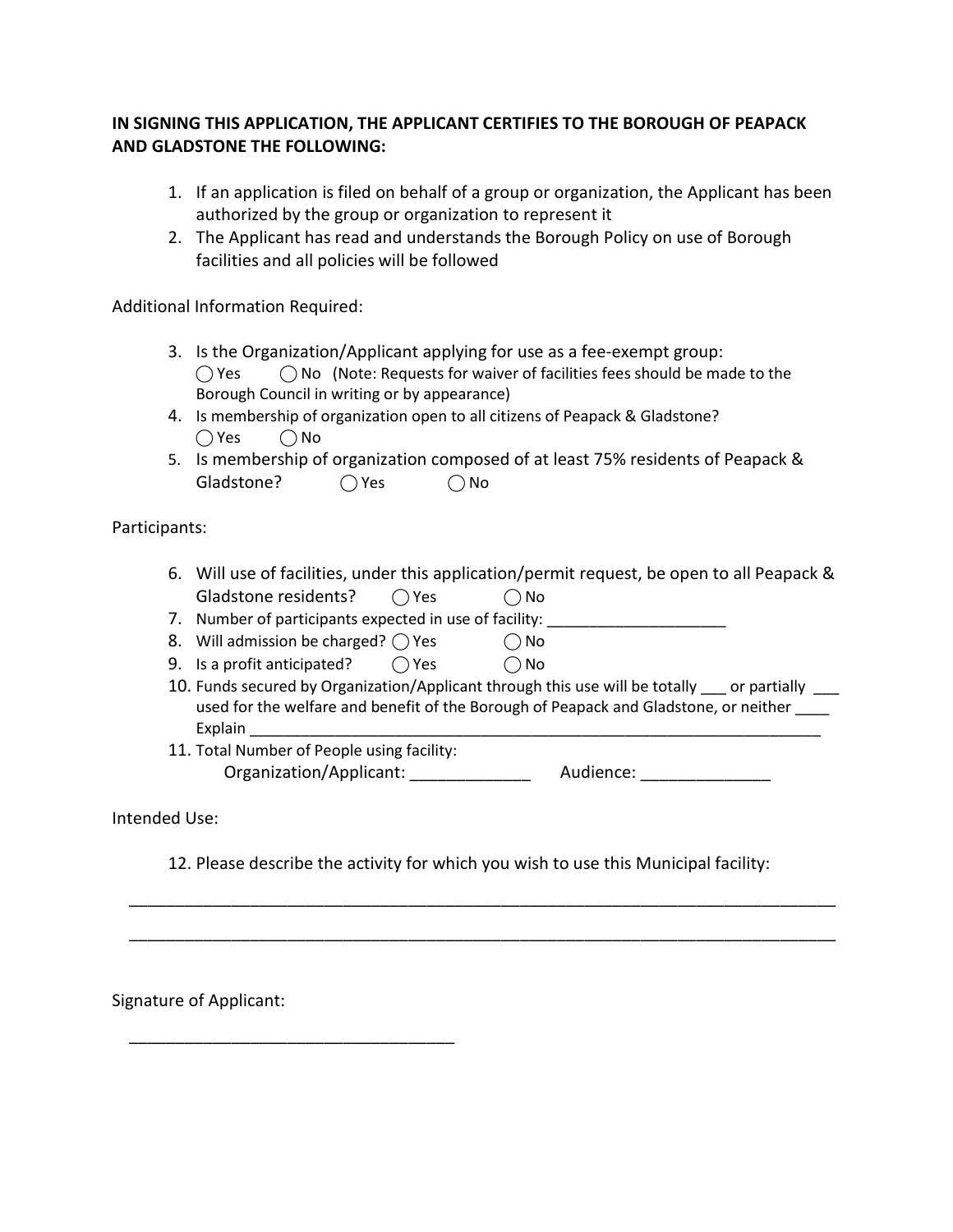# **BOROUGH OF PEAPACK AND GLADSTONE**

| <b>CLERK/REGISTRAR</b> |
|------------------------|
|------------------------|

1 SCHOOL STREET P.O. BOX 218 PEAPACK, NJ 07977

# **CONTRACT/REQUEST FOR OVERTIME CUSTODIAL SERVICES**

| DATE OF REQUEST: ________________________ |  |
|-------------------------------------------|--|
|                                           |  |
|                                           |  |
|                                           |  |
|                                           |  |
|                                           |  |
|                                           |  |
| NUMBER OF HOURS $X \xi 35.00/hr = \xi$    |  |
| BILLING ADDRESS: CONTACT PHONE NO.        |  |
|                                           |  |

IMPORTANT: This request/contract must be accompanied by:

 $\overline{\phantom{a}}$  , which is the contract of the contract of the contract of the contract of the contract of the contract of the contract of the contract of the contract of the contract of the contract of the contract of the co

- (1) A completed Application for Use of Municipal Facilities along with proof of insurance and hold harmless agreement as required by the Application
- (2) A check or money order payable to the "Borough of Peapack & Gladstone" in an amount projected to be the cost of the services to be provided. When the service is actually provided resulting in additional funds being required, the organization/contractor shall be billed for the balance. In the event there is an overage, the Borough will refund the difference in a timely manner.

This request for custodial services is submitted with the knowledge that for any event of function, a minimum of three (3) hours will be paid. It is further acknowledged that in the event of a cancellation, the Borough of Peapack & Gladstone must have at least (48) forty-eight hours notice, or the minimum payment will be required.

> \_\_\_\_\_\_\_\_\_\_\_\_\_\_\_\_\_\_\_\_\_\_\_\_\_\_\_\_\_\_\_\_\_\_\_ Signature of person authorized to disburse funds

> \_\_\_\_\_\_\_\_\_\_\_\_\_\_\_\_\_\_\_\_\_\_\_\_\_\_\_\_\_\_\_\_\_\_\_\_\_\_\_\_\_\_

**CLERK/REGISTRAR TELEPHONE: 908-234-2250 FAX: 908-781-0042**

Printed Name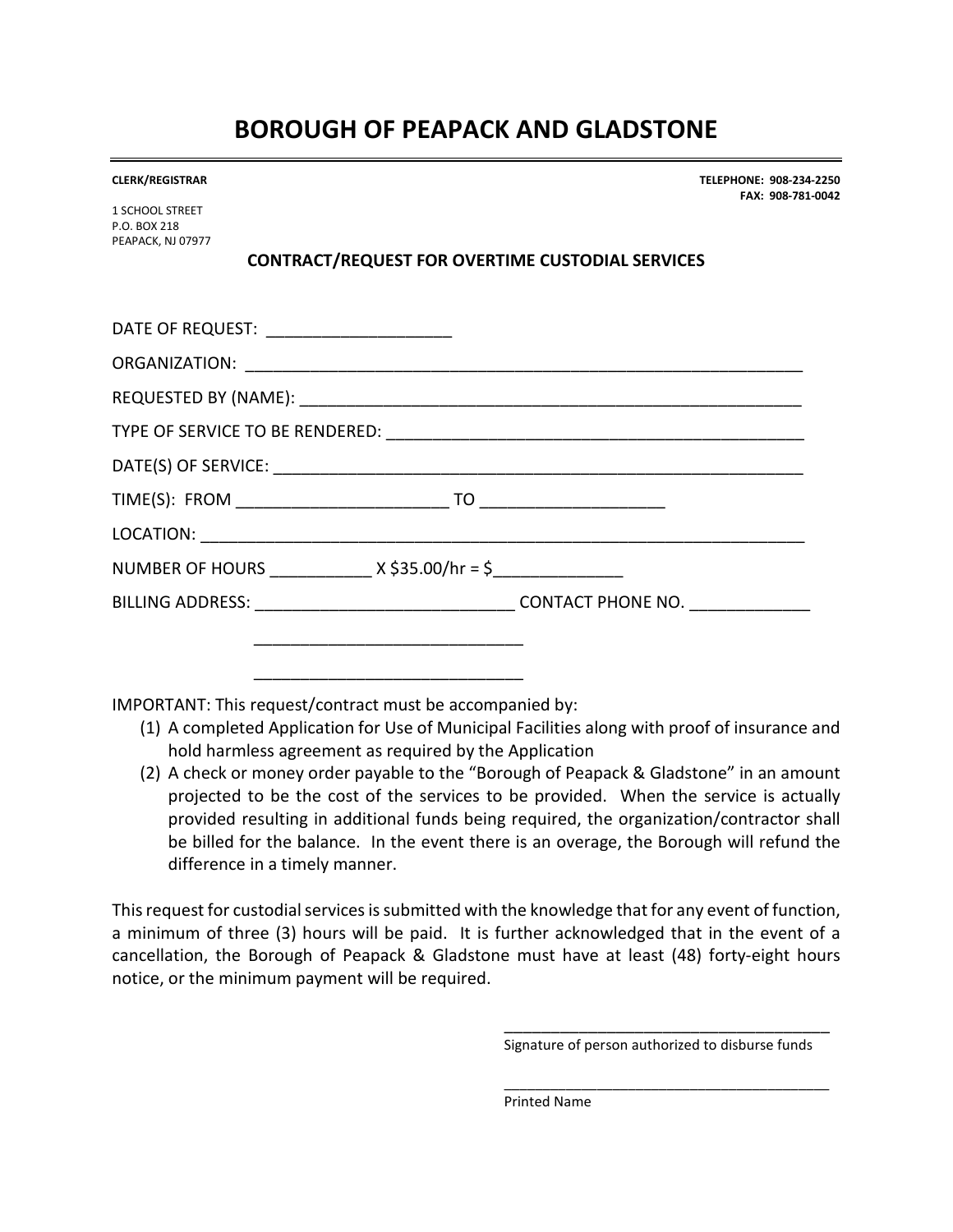## **AGREEMENT FOR USE OF BOROUGH FACILITIES**

Whereas, Name of Organization or Individual:

("Applicant") wishes to make use of the following facilities of the Borough of Peapack & Gladstone ("Borough"): **Example 2018** 

Now, therefore, in consideration of the mutual covenants and promises of each party expressed herein, the Borough and Applicant agree

- 1. The Borough will make available the facilities identified above on the following date and time: \_\_\_\_\_\_\_\_\_\_\_\_\_\_\_\_\_\_\_\_\_\_\_\_\_\_\_\_\_\_\_\_\_\_\_\_\_\_\_\_\_\_\_\_\_\_ for the following purpose only: \_\_\_\_\_\_\_\_\_\_\_\_\_\_\_\_\_\_\_\_\_\_\_\_\_\_\_\_\_\_\_\_\_\_\_\_\_\_\_\_\_\_\_\_\_\_\_\_\_\_\_\_\_\_\_\_\_\_\_\_\_\_\_\_\_
- 2. The Applicant agrees to assume all responsibility for any damage to the facilities caused by its use. The Applicant, its members, guests, or invitees shall at all times act in a prudent manner, observing the good housekeeping practices, and leaving the facilities free of debris, damage, or disorder upon completion of the function.
- 3. The Applicant agrees to conduct its function in such a way that it does not interfere with Borough operations.
- 4. The Applicant has provided a Certificate of Insurance that meets the Borough's requirements, a copy of which is attached hereto.
- 5. The Applicant has executed the Borough's Hold Harmless Agreement for Facilities Use, a cop of which is attached hereto.
- 6. The Applicant has agreed to make the following payments for use of the facilities: Facilities Fee: \$\_\_\_\_\_\_\_\_\_\_\_\_ racilities ree. >\_\_\_\_\_\_\_\_\_\_\_\_\_\_\_\_<br>Custodial Services Fee: \$ \_\_\_\_\_\_\_\_\_\_\_\_\_\_\_ (if applicable)
- 7. The Applicant's Application is incorporated in and made a part of this Agreement

| Signature: __________________________________ |                                                        |  |
|-----------------------------------------------|--------------------------------------------------------|--|
| Date: ________________                        |                                                        |  |
|                                               | Accepted by Borough: _________________________________ |  |
| Date:                                         |                                                        |  |

**\*\*Requests for waiver of facilities fees can be made to the Borough Council in writing or appearance\*\***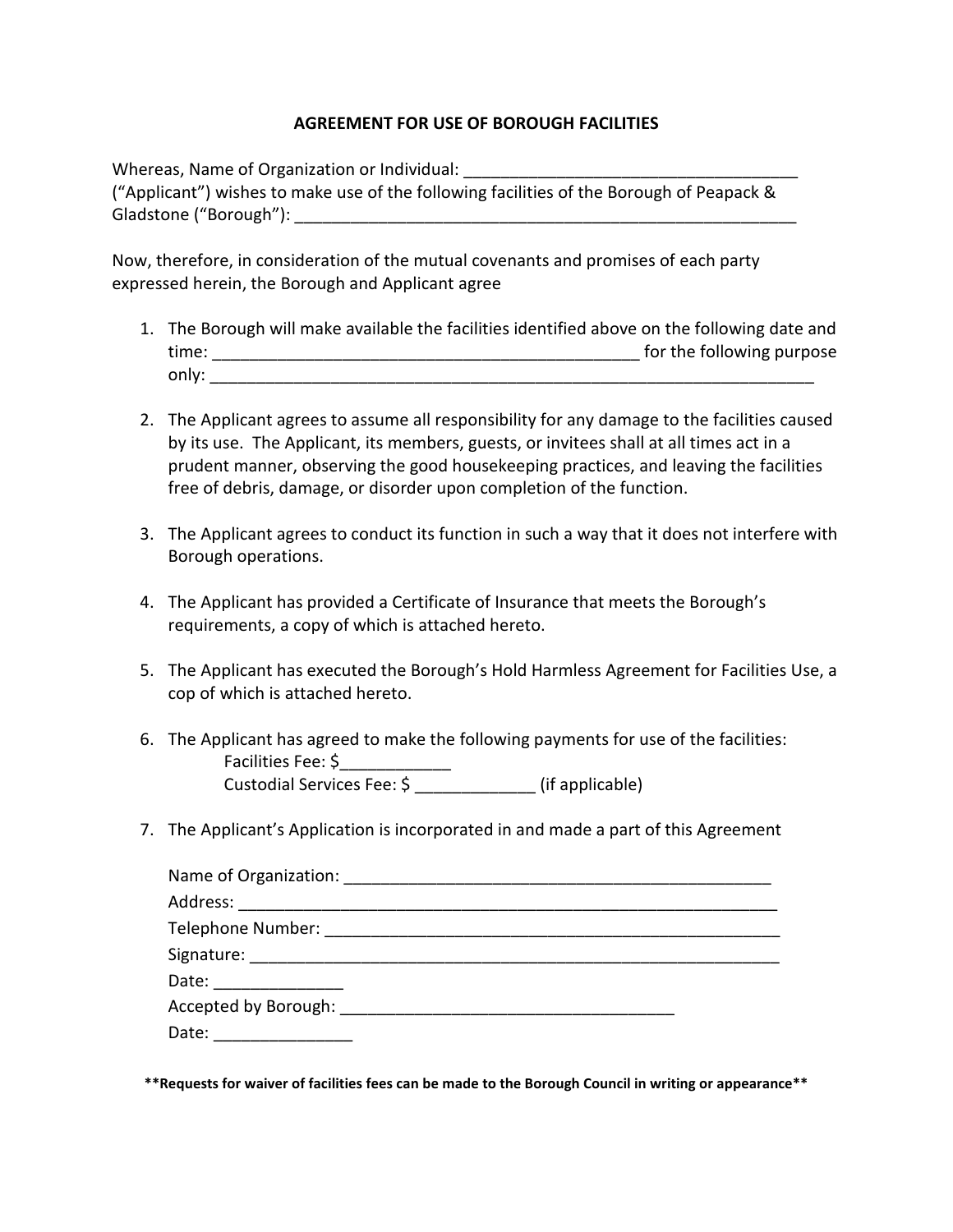## **CERTIFICATE OF INSURANCE REQUIREMENTS**

#### REQUESTED FORMAT AND CONTENT

- 1. Please use the Standard Accord Certificate form. The following items should be included on the form:
	- a. Name(s) of insurance company(ies)
	- b. Policy numbers
	- c. Effective and expiration dates
	- d. Limits of Liability as provided below
	- e. Signature of a representative of the insurance company
- 2. The Borough of Peapack & Gladstone, its officers, officials, employees, agents, boards and commissions shall be named as Additional Insureds. The coverage shall contain no special limitations on the scope of protection afforded to the Borough
- 3. The Applicant shall assume any and all deductibles or self insured retentions in the insurance policies
- 4. The Applicant's insurer shall have no right of recovery or subrogation against the Borough and the described insurance shall be primary
- 5. Any failure by Applicant to comply with the claims reporting provisions of the policy shall not affect coverage provided to the Borough
- 6. Each required insurance policy shall not be suspended, voided, cancelled or reduced except after 30 days prior written notice by certified mail, has been given to the Borough Clerk
- 7. The insurance company must be authorized to transact business in New Jersey

#### SPECIFIC LIABILITY INSURANCE REQUIREMENTS

The Applicant shall obtain at its own cost the following insurance:

- 1. **Commercial General Liability**: \$1,000,000 combined single limit per occurrence for bodily injury and property damage liability, 2,000,000 products and completed operations annual aggregate; \$1,000,000 personal injury and advertising injury and \$2,000,000 general policy aggregate
- 2. **Automobile Liability**: \$1,000,000 combined single limit per accident for bodily injury and property damage. Coverage extends to owned, non-owned and hired automobiles
- 3. **Professional Liability**: \$1,000,000 each claim/annual aggregate limit of liability. Policies may be written on a claims-made basis
- 4. **Workers' Compensation**: Statutory coverage in compliance with the Compensation Laws of the State of New Jersey. Coverage shall include Employer's Liability with minimum limits of \$1,000,000 each accident, \$1,000,000 disease-policy limit, \$1,000,000 each employee
- 5. **Excess Insurance/Umbrella**: \$1,000,000 each occurrence/aggregate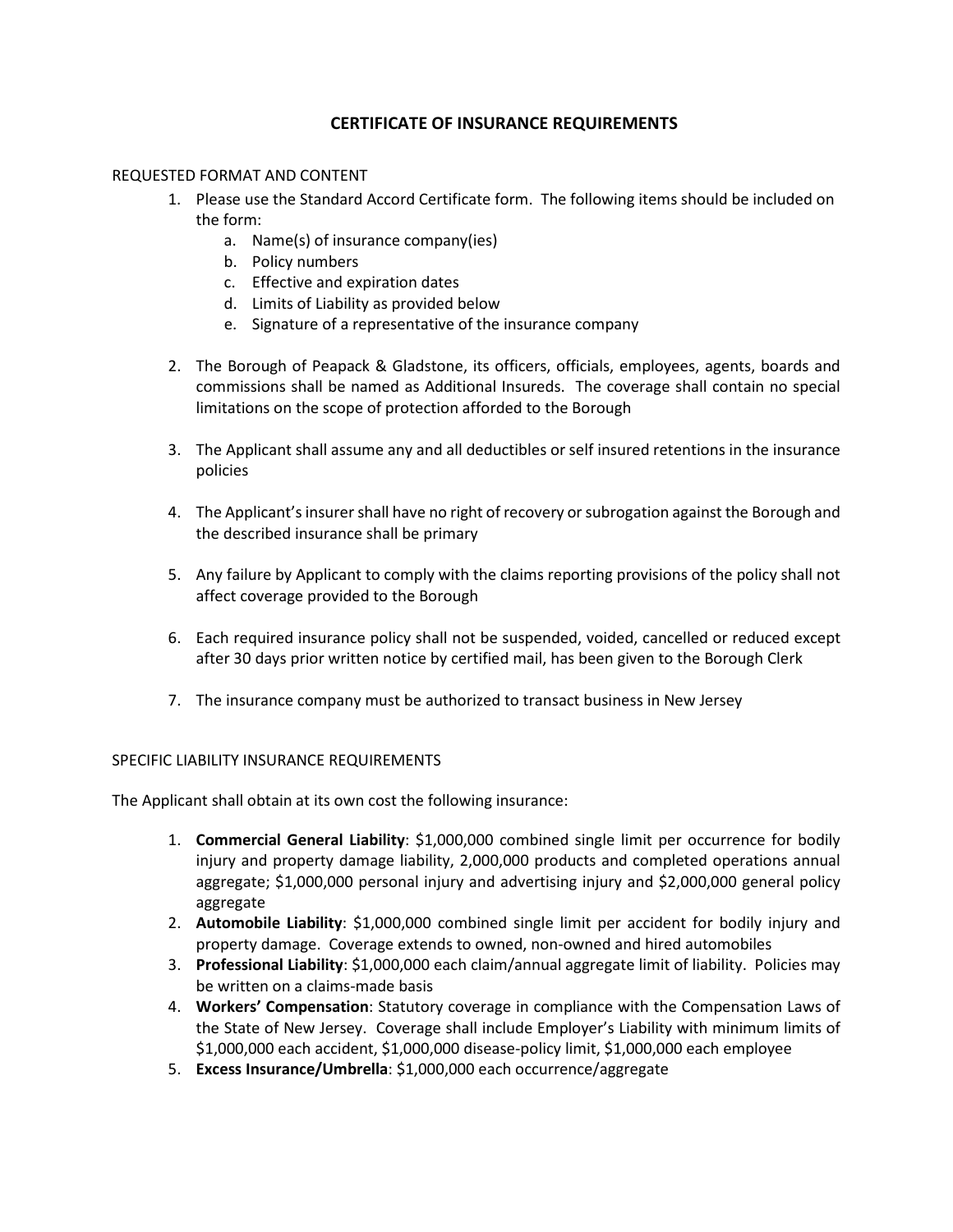#### **HOLD HARMLESS AGREEMENT**

| Name of Organization or Individual:            |
|------------------------------------------------|
| (the "Applicant")                              |
| Address:                                       |
| Telephone Number:                              |
| Name & Title of Organization's Representative: |

Applicant agrees to indemnify and hold harmless the Borough of Peapack & Gladstone, the Borough of Peapack & Gladstone's officials, officers, agents, servants, representatives, and employees harmless from and against any claims, liability, damages, costs or expense of every kind and nature arising from or in connection with the Applicant's use of Borough facilities, including injuries to persons (including death) or damage to property. The Applicant shall use counsel reasonably acceptable to the Borough of Peapack & Gladstone in carrying out its obligations under this section. The Applicant shall reimburse the Borough of Peapack & Gladstone for any and all damages to real or personal property of the Borough of Peapack & Gladstone caused by the acts of the Applicants or its employees, servants, representatives, agents, licensees, members and guests. The Applicant's duties under this section shall remain fully in effect and binding, without being lessened or compromised in any way, even where the Borough of Peapack & Gladstone is alleged or is found to have contributed to the acts giving rise to claim except to the extent the claims shall occur as a result of the willful misconduct, whether by act or omission, or the sole negligence of the Borough. The Applicant shall carry and maintain insurance in accordance with the insurance requirements of the Borough's Application for Use of Municipal Facilities. The rights provided in this section for the benefit of the Borough of Peapack & Gladstone shall encompass the recovery of attorneys' and other professionals' fees expended in pursuing a claim against a third party.

Date: \_\_\_\_\_\_\_\_\_\_\_\_\_\_\_\_\_\_\_\_\_\_\_\_\_\_\_\_\_\_\_\_\_\_\_\_\_\_\_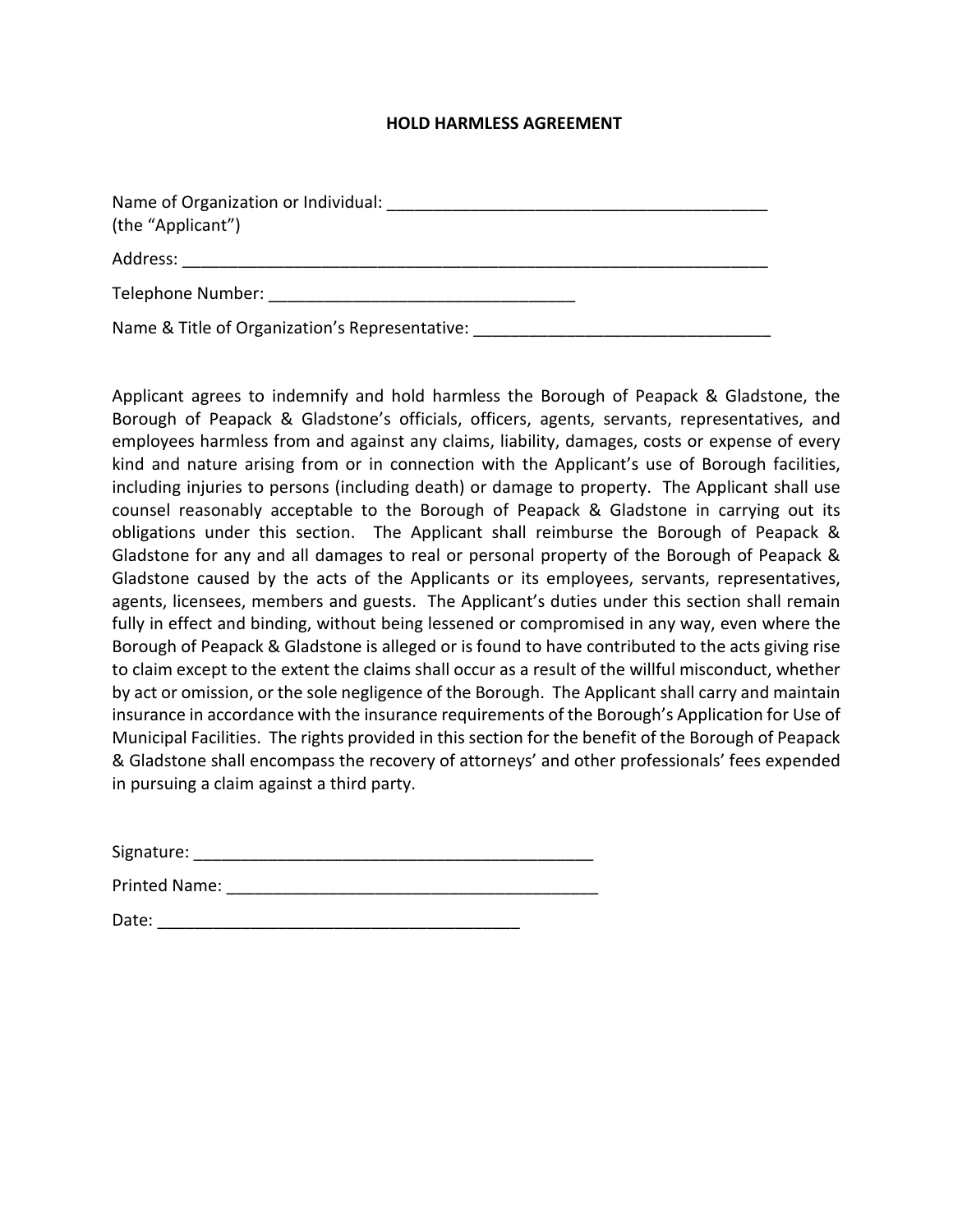# **POLICY FOR THE USE OF MUNICIPAL FACILITIES**

The Borough Council authorizes the Chairman of the Buildings and Grounds committee and/or his or her designee to permit the use of this facility by organizations, groups or individuals subject to the provisions which follow

Applications and fees shall be submitted to the Borough Clerk.

## GENERAL CONDITIONS

- 1. All requests for use of facilities by any organization, group or individual are to be submitted to the Borough Clerk's office, on the proper form with all information supplied. Applicants should allow 30 days for approval of the Application.
- 2. Regular Council activities will have priority for all space. All applications will be processed according to date of receipt of the application.
- 3. The granting of a permit for the use of one part of the building or grounds covers no privileges for the use of any facilities other than those stated in the permit. It does not include any other time or times for preparation or rehearsal unless specifically permitted.
- 4. A permit is not transferable; if the event is to be cancelled, the applicant should notify the Borough Clerk's office at least forty-eight (48) hours in advance of the date reserved. No refund of fees will be given if cancellation occurs within 48 hours of the scheduled event.
- 5. Violation by a permit holder, of any of the regulations governing the use of the building or grounds may be cause for the cancellation of all existing permits and the denial of any future permits.
- 6. Special permission must be obtained for decorating, installing scenery, moving furniture, use of unusual equipment, materials or devices, etc. Pianos are not to be moved.
- 7. Organizations/Applicants wishing to bring unusual equipment, materials, devices and/or animals into the building or on the premises must first present, in writing, proper insurance coverage with a "save harmless" clause protecting the Borough before approval is given.
- 8. Scenery, decorations or equipment provided by the holder of a permit must be removed from the building promptly after the performance so as not to interfere with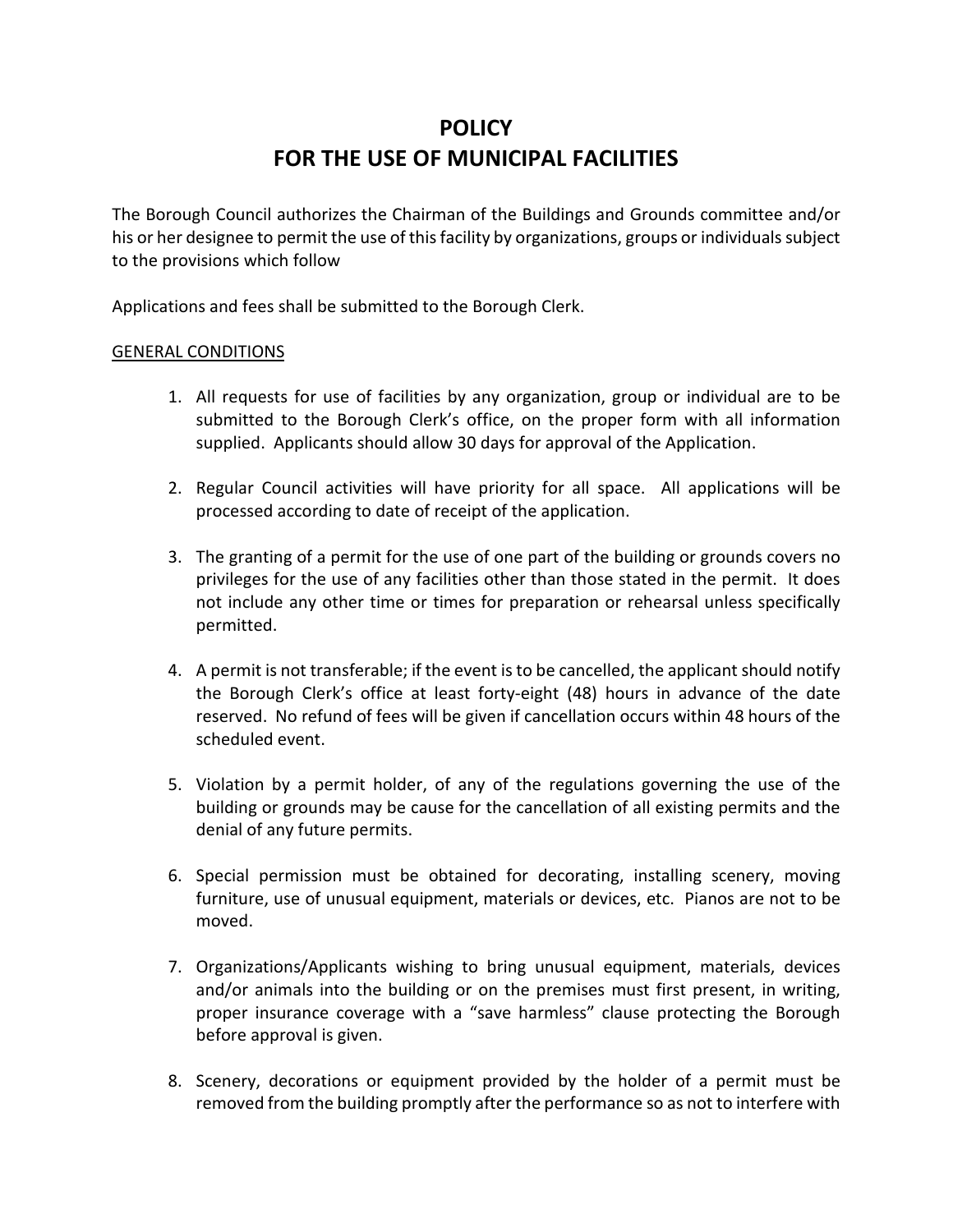other activities. If there is a delay, the removal will be made by the Borough at the expense of the permit holder.

- 9. A custodian is required to be on duty during the hours of use of the building. Evening affairs are to terminate by 9:00pm unless special arrangements have been made in advance. Complete vacating of the facilities is to be made according to the terms of the permit. Departure time after use should be included in use hours applied for.
- 10. No smoking is permitted within the Municipal Complex
- 11. No alcoholic beverages will be permitted on the premises at any time. Any violation of this rule by any organization will prohibit future use.
- 12. The Borough Council and its authorized representatives shall have full and free access to the premises at all times.
- 13. If the application is approved, the applicant and/or organization responsible will assume responsibility for orderly and careful use of the Borough facilities. It is agreed that the applicants assume liability for damage or loss of property that may accrue. It is understood that the applicant will hold the Borough of Peapack & Gladstone harmless from claims arising out of the use of the building or grounds, for the function being sponsored, on the specified date or dates according to the terms of the Borough's Hold Harmless Agreement. The sponsoring organization/applicant shall furnish a certificate of insurance as set forth in the Certificate of Insurance Requirement.
- 14. The Borough Council reserves the right to deny any and all applications or alter the prevailing rules and regulations, including waiver of any applicable fees, whenever the Council on advice of its Buildings and Grounds Committee or otherwise determines that proper janitorial service cannot be scheduled or secured, when rates would put an undue hardship on local organizations, when special conditions prevail, or whenever such decisions are deemed advisable.

## LIMITATIONS ON USE

- 1. Since the Borough is charged by law with the responsibility of municipal facilities, it must reserve the final right to deny the use of the facilities when the Council deems it necessary in the public interest.
- 2. Organization/Applicant will conduct orderly events and such gatherings are not to incite others to disorder.
- 3. Any event conducted in a Borough facility or on Borough property shall not discriminate against other groups or individuals by reason of race, creed or color or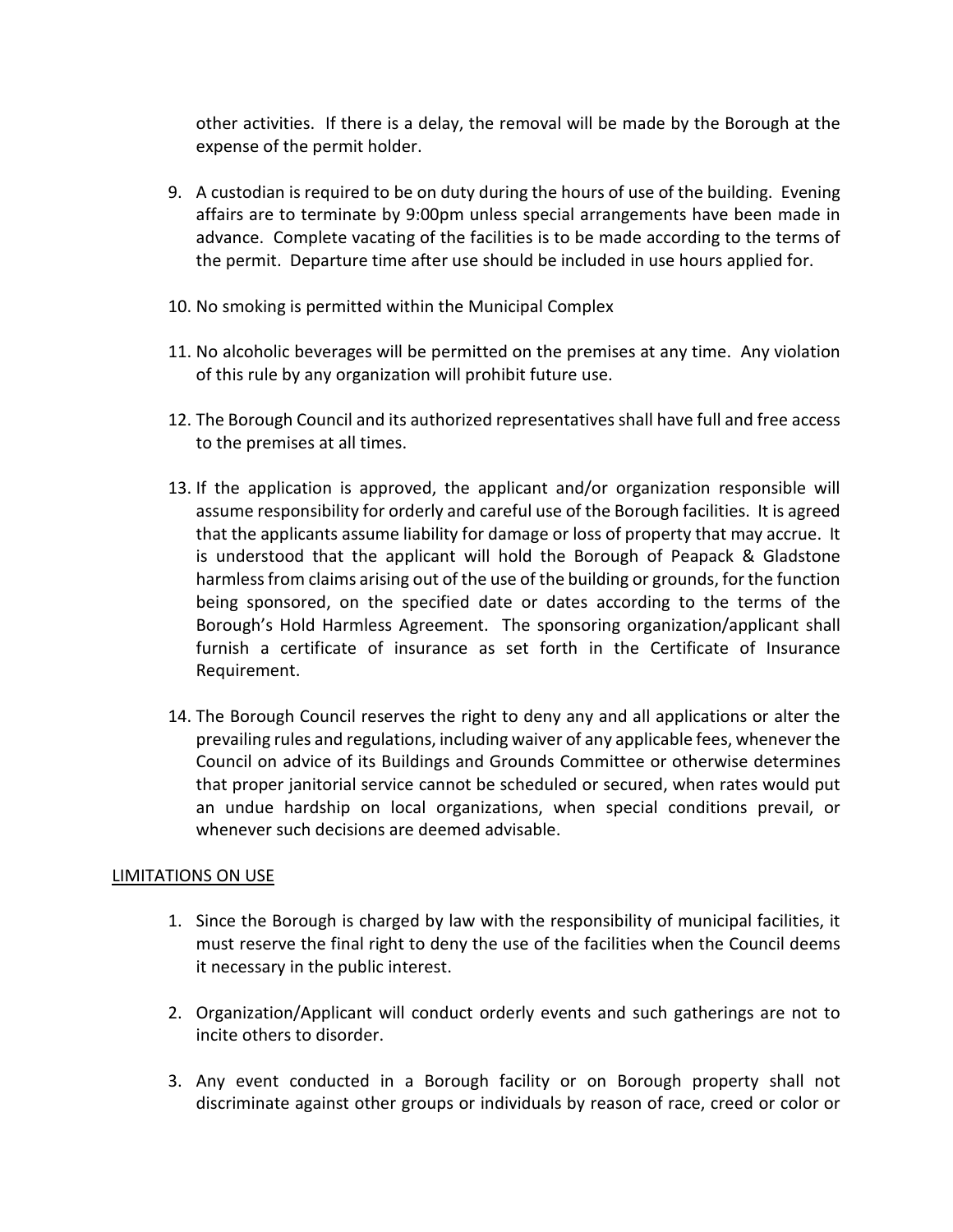any other basis prohibited by the New Jersey Law Against Discrimination, N.J.S.A. 10:5-1 et seq

- 4. No Borough facility, building or grounds will be used for an unlawful purpose.
- 5. Gambling, games of chance, raffles and lotteries as prohibited by law are not permitted
- 6. Use of the gymnasium requires use of proper footgear to prevent damage to floors. No baseball batting practice is permitted in gymnasium unless directly run by the Borough Recreation commission. Unauthorized use of gymnasium apparatus is strictly forbidden.
- 7. Facilities shall not normally be used for parties or celebrations which are essentially private in nature; this exclusion includes birthdays, anniversaries, and other similar parties
- 8. No programs of the official Recreation Department of Peapack & Gladstone are to be held unless they are supervised with adequate numbers of recreation personnel
- 9. No signs, banners, pennants, placards or similar items of advertisement are to be placed on the building without consent of the Buildings and Grounds Committee
- 10. No ticket selling for any other event, or the sale of merchandise or food, is permitted without written approval on the permit
- 11. No Organization/Applicant that limits membership in or attendance at its events on a basis of race, color, or as otherwise prohibited by the New Jersey Law Against Discrimination N.J.S.A. 10:5-1 et seq. shall be allowed to use the municipal building or grounds
- 12. Sunday usage is discouraged and will only be permitted under extraordinary circumstances
- 13. Normal permitted use of a facility is not to exceed four (4) hours from the time of entry to the building closing. Any additional time for set-up, preparation, or extended exhibit will be charged at prevailing rates for extra personnel services and space used. Custodial fees are included in rental fee on week days only. All rental fees are subject to additional charges for overtime on Saturday or Sunday use or in the event that the normal closing hours of the building are extended because the building has not been timely vacated. A Contract/Request for Custodial Services application and appropriate fee must accompany the Use Application when hours of use are outside normal business hour operations. Custodial services include opening and closing of the building, operation of lights (no theatrical lighting), heating of the building and